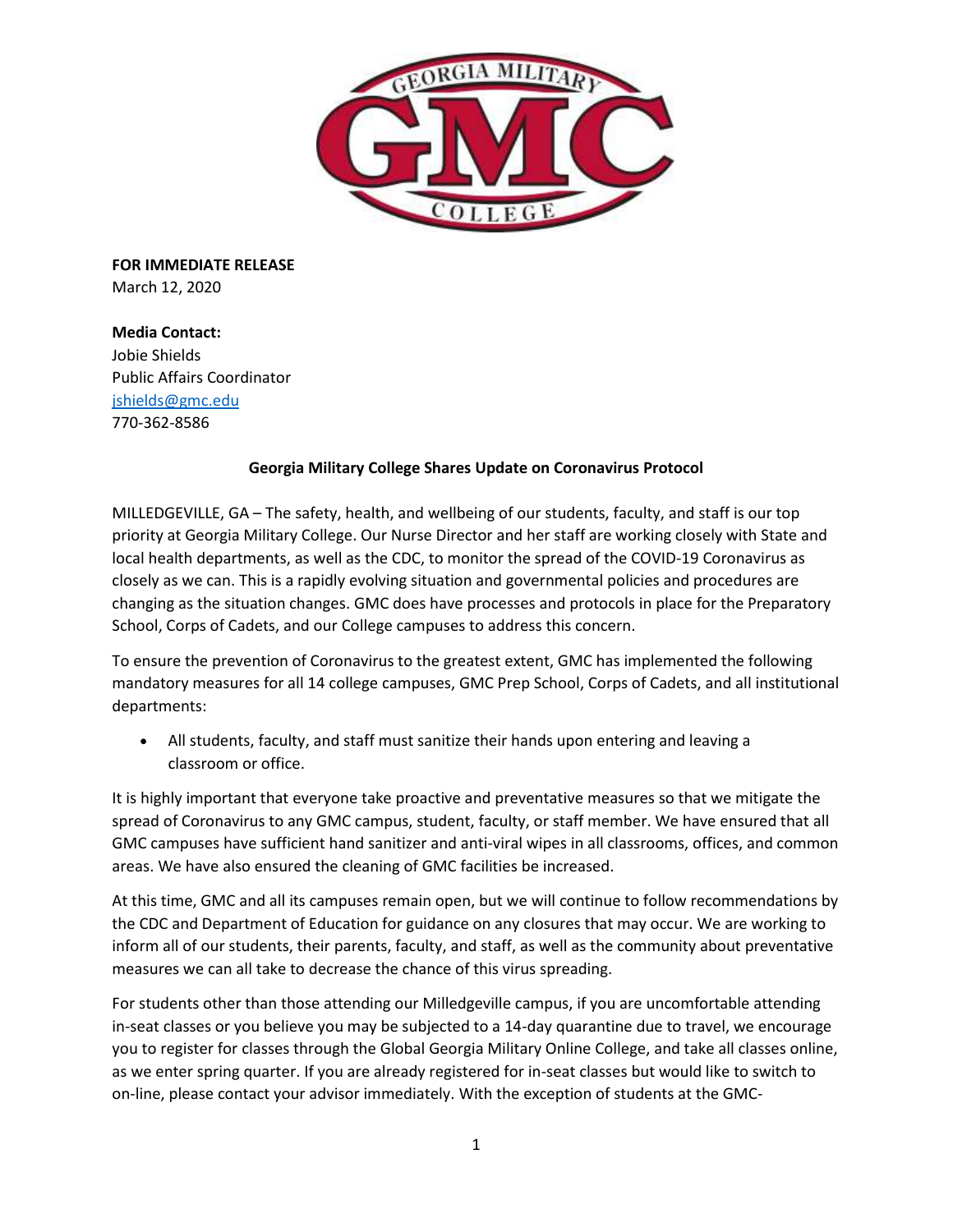

Milledgeville campus, every student can sign up to take a full class load online before the spring quarter starts on Wednesday, March 18, 2020.

For information on GMC's protocols for Coronavirus, visit [https://www.gmc.edu/current](https://www.gmc.edu/current-students/coronavirus-info.cms)[students/coronavirus-info.cms](https://www.gmc.edu/current-students/coronavirus-info.cms) for the latest information. This link is updated daily.

# **What is the difference between seasonal flu and COVID-19?**

 Coronaviruses are a family of viruses and there are different types of coronaviruses within that family, much like there are different types of influenza viruses. In the United States, there are common coronaviruses that circulate every year, which usually cause upper respiratory tract illnesses much like the common cold. Coronaviruses tend to circulate in the fall and winter months, like influenza. Most people get infected with these viruses at some point in their lives. The coronavirus that has emerged in Wuhan, China, is a new type of coronavirus and is infecting people for the first time, which means that people do not have immunity to it.

## **What are the symptoms of Coronavirus?**

 For the vast majority of people who have had the illness, symptoms were mild (like a cold or flu) and they resolved after several days. Flu-like symptoms include fever, cough, shortness of breath, and sore throat.

## **What preventative actions can faculty, staff, and students take at this time?**

- Wash your hands often with soap and warm water for at least 20 seconds. If soap and water are not available, use an alcohol-based hand sanitizer.
- Avoid touching eyes, nose, and mouth with unwashed hands.
- Avoid sharing food, beverages, and utensils.
- Avoid close contact with those who may be ill.
- Cover cough/sneeze with a tissue or cough/sneeze into your elbow.
- Clean and disinfect frequently touched objects or surfaces.
- Get your annual flu shot.

It is highly recommended that faculty, staff, and students continue to practice preventive actions as flu season continues. If you are feeling ill, make an appointment with your healthcare provider.

## **More Information**

Outbreaks involving novel coronaviruses evolve quickly and recommendations from public health officials may change frequently as new information becomes available. Please check the following websites often for updated information.

 Centers for Disease Control and Prevention website: [https://www.cdc.gov/coronavirus/2019](https://www.cdc.gov/coronavirus/2019-ncov/index.html) [ncov/index.html](https://www.cdc.gov/coronavirus/2019-ncov/index.html)